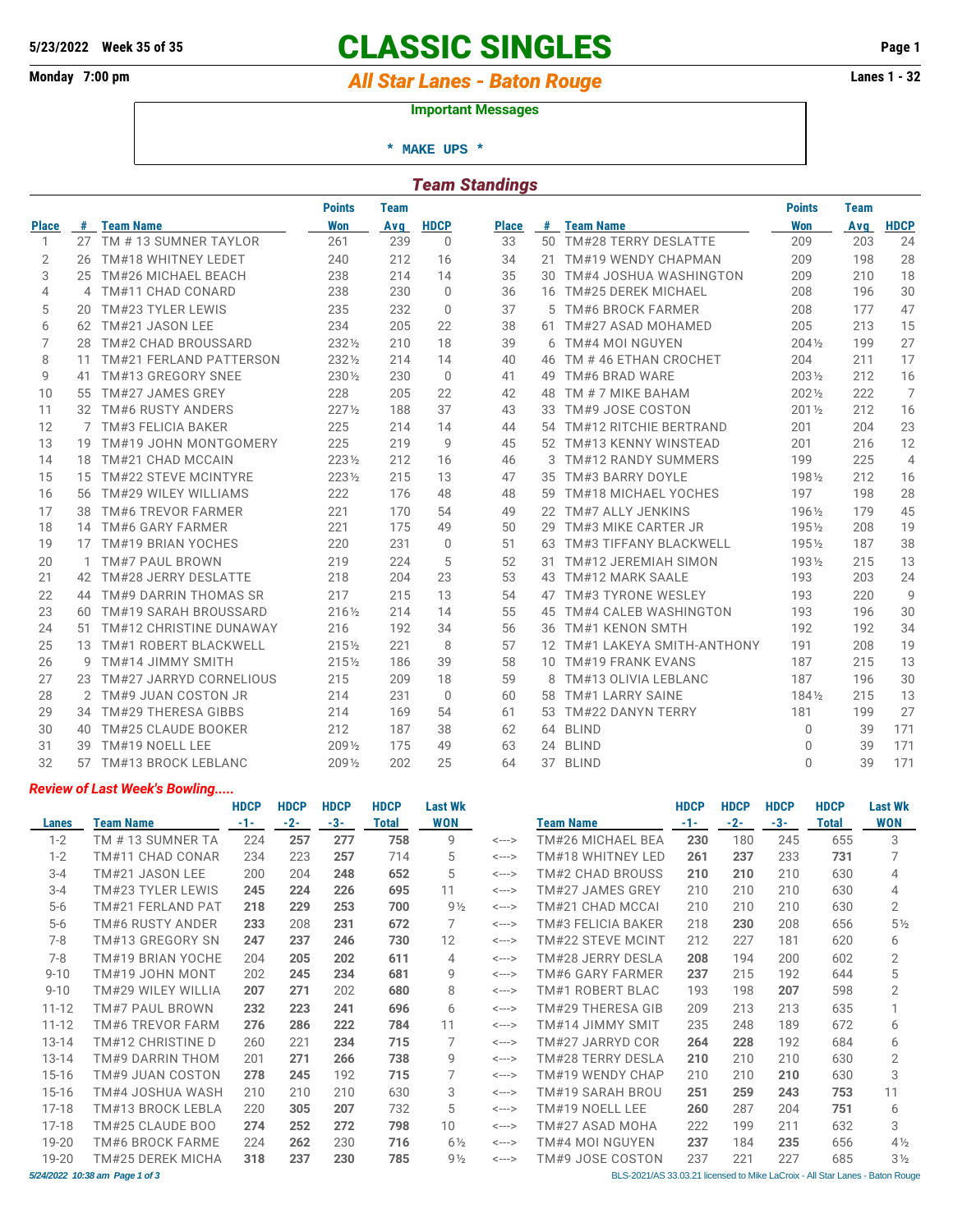| 5/23/2022 | <b>Week 35 of 35</b> |             |             |             |             | <b>CLASSIC SINGLES</b> |                   |                                                                       |             |             |             |             | Page 2         |  |
|-----------|----------------------|-------------|-------------|-------------|-------------|------------------------|-------------------|-----------------------------------------------------------------------|-------------|-------------|-------------|-------------|----------------|--|
|           |                      | <b>HDCP</b> | <b>HDCP</b> | <b>HDCP</b> | <b>HDCP</b> | <b>Last Wk</b>         |                   |                                                                       | <b>HDCP</b> | <b>HDCP</b> | <b>HDCP</b> | <b>HDCP</b> | <b>Last Wk</b> |  |
| Lanes     | <b>Team Name</b>     | $-1-$       | -2-         | -3-         | Total       | <b>WON</b>             |                   | Team Name                                                             | -1-         | $-2-$       | $-3-$       | Total       | <b>WON</b>     |  |
| $21 - 22$ | TM#12 RITCHIE BERT   | 222         | 218         | 194         | 634         | 5                      | <--->             | TM #46 ETHAN CRO                                                      | 212         | 243         | 227         | 682         | 8              |  |
| $21 - 22$ | TM#6 BRAD WARE       | 220         | 253         | 202         | 675         | 8                      | $\leftarrow$ ---> | TM#18 MICHAEL YOC                                                     | 241         | 170         | 183         | 594         | 3              |  |
| $23 - 24$ | TM # 7 MIKE BAHAM    | 245         | 209         | 214         | 668         | 9                      | $\leftarrow$ ---> | TM#12 RANDY SUM                                                       | 188         | 208         | 238         | 634         | 6              |  |
| $23 - 24$ | TM#13 KENNY WINS     | 233         | 238         | 212         | 683         | 9                      | <--->             | TM#1 KENON SMTH                                                       | 167         | 188         | 178         | 533         | $\Omega$       |  |
| $25 - 26$ | TM#3 MIKE CARTER     | 224         | 172         | 223         | 619         | 4                      | $\leftarrow$ ---> | TM#3 BARRY DOYLE                                                      | 196         | 224         | 227         | 647         | 8              |  |
| $25 - 26$ | TM#12 JEREMIAH SI    | 210         | 210         | 210         | 630         | 4                      | $\leftarrow$ ---> | TM#3 TIFFANY BLAC                                                     | 260         | 222         | 189         | 671         | 8              |  |
| $27 - 28$ | TM#4 CALEB WASHI     | 210         | 210         | 210         | 630         | 6                      | $\leftarrow$ ---> | TM#7 ALLY JENKINS                                                     | 194         | 270         | 222         | 686         | 10             |  |
| $27 - 28$ | TM#3 TYRONE WESL     | 202         | 266         | 214         | 682         | 8                      | <--->             | TM#1 LARRY SAINE                                                      | 148         | 186         | 158         | 492         | $\Omega$       |  |
| 29-30     | TM#1 LAKEYA SMITH    | 257         | 239         | 232         | 728         |                        | $\leftarrow$ ---> | TM#12 MARK SAALE                                                      | 292         | 220         | 256         | 768         | 9              |  |
| 29-30     | TM#13 OLIVIA LEBLA   | 223         | 278         | 213         | 714         | 5                      | $\leftarrow$ ---> | TM#22 DANYN TERR                                                      | 254         | 251         | 208         | 713         | 3              |  |
| $31 - 32$ | TM#19 FRANK EVAN     | 187         | 257         | 221         | 665         | 9                      | $\leftarrow$ ---> | <b>BLIND</b>                                                          | $\Omega$    | $\Omega$    | $\Omega$    | $\Omega$    | $\Omega$       |  |
| $31 - 32$ | <b>BLIND</b>         | 0           | 0           | 0           | 0           | <sup>n</sup>           | $\leftarrow$ ---> | <b>BLIND</b>                                                          | $\Omega$    | 0           | $\Omega$    | 0           | $\Omega$       |  |
|           |                      |             |             |             |             |                        |                   | Thanks for bowling! We hope you had a good time. See you next season! |             |             |             |             |                |  |

### *Team Rosters*

|                                     |                 |                |                 |             | <b>Book</b>              |                                    |                 |          |                 |          | <b>Book</b> |
|-------------------------------------|-----------------|----------------|-----------------|-------------|--------------------------|------------------------------------|-----------------|----------|-----------------|----------|-------------|
| ID # Name                           | <b>Avg HDCP</b> |                | <b>Pins Gms</b> |             | Avg                      | ID # Name                          | <b>Avg HDCP</b> |          | <b>Pins Gms</b> |          | Avg         |
| 1 - TM#7 PAUL BROWN                 |                 |                |                 |             |                          | 2 - TM#9 JUAN COSTON JR            |                 |          |                 |          |             |
| 1 PAUL BROWN                        | 224             | 5              | 26929           | 120         | 220                      | 2 JUAN COSTON JR                   | 231             | $\Omega$ | 23871           | 103      | 238         |
| 3 - TM#12 RANDY SUMMERS             |                 |                |                 |             |                          | 4 - TM#11 CHAD CONARD              |                 |          |                 |          |             |
| <b>3 RANDY SUMMERS</b>              | 225             | $\overline{4}$ | 25518           | 113         | 223                      | 4 CHAD CONARD                      | 230             | $\Omega$ | 26935           | 117      | 232         |
| 5 - TM#6 BROCK FARMER               |                 |                |                 |             |                          | 6 - TM#4 MOI NGUYEN                |                 |          |                 |          |             |
| 5 BROCK FARMER                      | 177             | 47             | 19675           | 111         | 137                      | 6 MOI NGUYEN                       | 199             | 27       | 23370           | 117      | 209         |
| 7 - TM#3 FELICIA BAKER              |                 |                |                 |             |                          | 8 - TM#13 OLIVIA LEBLANC           |                 |          |                 |          |             |
| 7 FELICIA BAKER                     | 214             | 14             | 23768           | 111         | 213                      | 8 OLIVIA LEBLANC                   | 196             | 30       | 22452           | 114      | 187         |
| 9 - TM#14 JIMMY SMITH               |                 |                |                 |             |                          | 10 - TM#19 FRANK EVANS             |                 |          |                 |          |             |
| 9 JIMMY SMITH                       | 186             | 39             | 22345           | 120         | 190                      | 10 FRANK EVANS                     | 215             | 13       | 22647           | 105      | 213         |
| <b>11 - TM#21 FERLAND PATTERSON</b> |                 |                |                 |             |                          | 12 - TM#1 LAKEYA SMITH-ANTHONY     |                 |          |                 |          |             |
| 11 FERLAND PATTERSON                | 214             | 14             | 25059           | 117         | 214                      | 12 LAKEYA SMITH-ANTHONY            | 208             | 19       | 25033           | 120      | 203         |
| 13 - TM#1 ROBERT BLACKWELL          |                 |                |                 |             |                          | <b>14 - TM#6 GARY FARMER</b>       |                 |          |                 |          |             |
| 13 ROBERT BLACKWELL                 | 221             | 8              | 25269           | 114         | 224                      | 14 GARY FARMER                     | 175             | 49       | 20538           | 117      | 179         |
| <b>15 - TM#22 STEVE MCINTYRE</b>    |                 |                |                 |             |                          | 16 - TM#25 DEREK MICHAEL           |                 |          |                 |          |             |
| <b>15 STEVE MCINTYRE</b>            | 215             | 13             | 25914           | 120         | 220                      | 16 DEREK MICHAEL                   | 196             | 30       | 22420           | 114      | 188         |
| 17 - TM#19 BRIAN YOCHES             |                 |                |                 |             |                          | 18 - TM#21 CHAD MCCAIN             |                 |          |                 |          |             |
| 17 BRIAN YOCHES                     | 231             | $\Omega$       | 26429           | 114         | 232                      | 18 CHAD MCCAIN                     | 212             | 16       | 24172           | 114      | 214         |
| 19 - TM#19 JOHN MONTGOMERY          |                 |                |                 |             |                          | 20 - TM#23 TYLER LEWIS             |                 |          |                 |          |             |
| 19 JOHN MONTGOMERY                  | 219             | 9              | 23726           | 108         | 217                      | 20 TYLER LEWIS                     | 232             | $\Omega$ | 25123           | 108      | 230         |
| 21 - TM#19 WENDY CHAPMAN            |                 |                |                 |             |                          | 22 - TM#7 ALLY JENKINS             |                 |          |                 |          |             |
| 21 WENDY CHAPMAN                    | 198             | 28             | 21802           | 110         | 180                      | 22 ALLY JENKINS                    | 179             | 45       | 19555           | 114      | 189         |
| 23 - TM#27 JARRYD CORNELIOUS        |                 |                |                 |             |                          | 24 - BLIND                         |                 |          |                 |          |             |
| 23 JARRYD CORNELIOUS                | 209             | 18             | 24524           | 117         | 208                      | 24 VACANT                          | 39              | 171      | $\mathbf 0$     | $\Omega$ |             |
| 25 - TM#26 MICHAEL BEACH            |                 |                |                 |             |                          | 26 - TM#18 WHITNEY LEDET           |                 |          |                 |          |             |
| 25 MICHAEL BEACH                    | 214             | 14             | 25737           | 120         | 205                      | 26 WHITNEY LEDET                   | 212             | 16       | 25496           | 120      | 207         |
| 27 - TM # 13 SUMNER TAYLOR          |                 |                |                 |             |                          | <b>28 - TM#2 CHAD BROUSSARD</b>    |                 |          |                 |          |             |
| 27 SUMNER TAYLOR                    | 239             | 0              | 28051           | 117         | 231                      | 28 CHAD BROUSSARD                  | 210             | 18       | 19543           | 93       | 209         |
| 29 - TM#3 MIKE CARTER JR            |                 |                |                 |             |                          | <b>30 - TM#4 JOSHUA WASHINGTON</b> |                 |          |                 |          |             |
| 29 MIKE CARTER JR                   | 208             | 19             | 24360           | 117         | 205                      | 30 JOSHUA WASHINGTON               | 210             | 18       | 24603           | 117      | 202         |
| 31 - TM#12 JEREMIAH SIMON           |                 |                |                 |             |                          | 32 - TM#6 RUSTY ANDERS             |                 |          |                 |          |             |
| 31 JEREMIAH SIMON                   | 215             | 13             | 23971           | 111         | 218                      | 32 RUSTY ANDERS                    | 188             | 37       | 22082           | 117      | 187         |
| 33 - TM#9 JOSE COSTON               |                 |                |                 |             |                          | 34 - TM#29 THERESA GIBBS           |                 |          |                 |          |             |
| 33 JOSE COSTON                      | 212             | 16             | 23809           | 112         | 187                      | 34 THERESA GIBBS                   | 169             | 54       | 19801           | 117      | 171         |
| 35 - TM#3 BARRY DOYLE               |                 |                |                 |             |                          | 36 - TM#1 KENON SMTH               |                 |          |                 |          |             |
| 35 BARRY DOYLE                      | 212             | 16             | 22935           | 108         | 207                      | 36 KENON SMITH                     | 192             | 34       | 17929           | 93       | 190         |
| <b>37 - BLIND</b>                   |                 |                |                 |             |                          | 38 - TM#6 TREVOR FARMER            |                 |          |                 |          |             |
| 37 VACANT                           | 39              | 171            | $\mathbf{0}$    | $\mathbf 0$ | $\overline{\phantom{a}}$ | 38 TREVOR FARMER                   | 170             | 54       | 19418           | 114      | 160         |
| 39 - TM#19 NOELL LEE                |                 |                |                 |             |                          | 40 - TM#25 CLAUDE BOOKER           |                 |          |                 |          |             |
| 39 NOELL LEE                        | 175             | 49             | 21013           | 120         | 162                      | 40 CLAUDE BOOKER                   | 187             | 38       | 20832           | 111      | 185         |
| 41 - TM#13 GREGORY SNEE             |                 |                |                 |             |                          | 42 - TM#28 JERRY DESLATTE          |                 |          |                 |          |             |
| 41 GREGORY SNEE                     | 230             | $\Omega$       | 26928           | 117         | 233                      | 42 JERRY DESLATTE                  | 204             | 23       | 23963           | 117      | 199         |
| 43 - TM#12 MARK SAALE               |                 |                |                 |             |                          | <b>44 - TM#9 DARRIN THOMAS SR</b>  |                 |          |                 |          |             |
| 43 MARK SAALE                       | 203             | 24             | 22589           | 111         | 210                      | 44 DARRIN THOMAS SR                | 215             | 13       | 23241           | 108      | 206         |